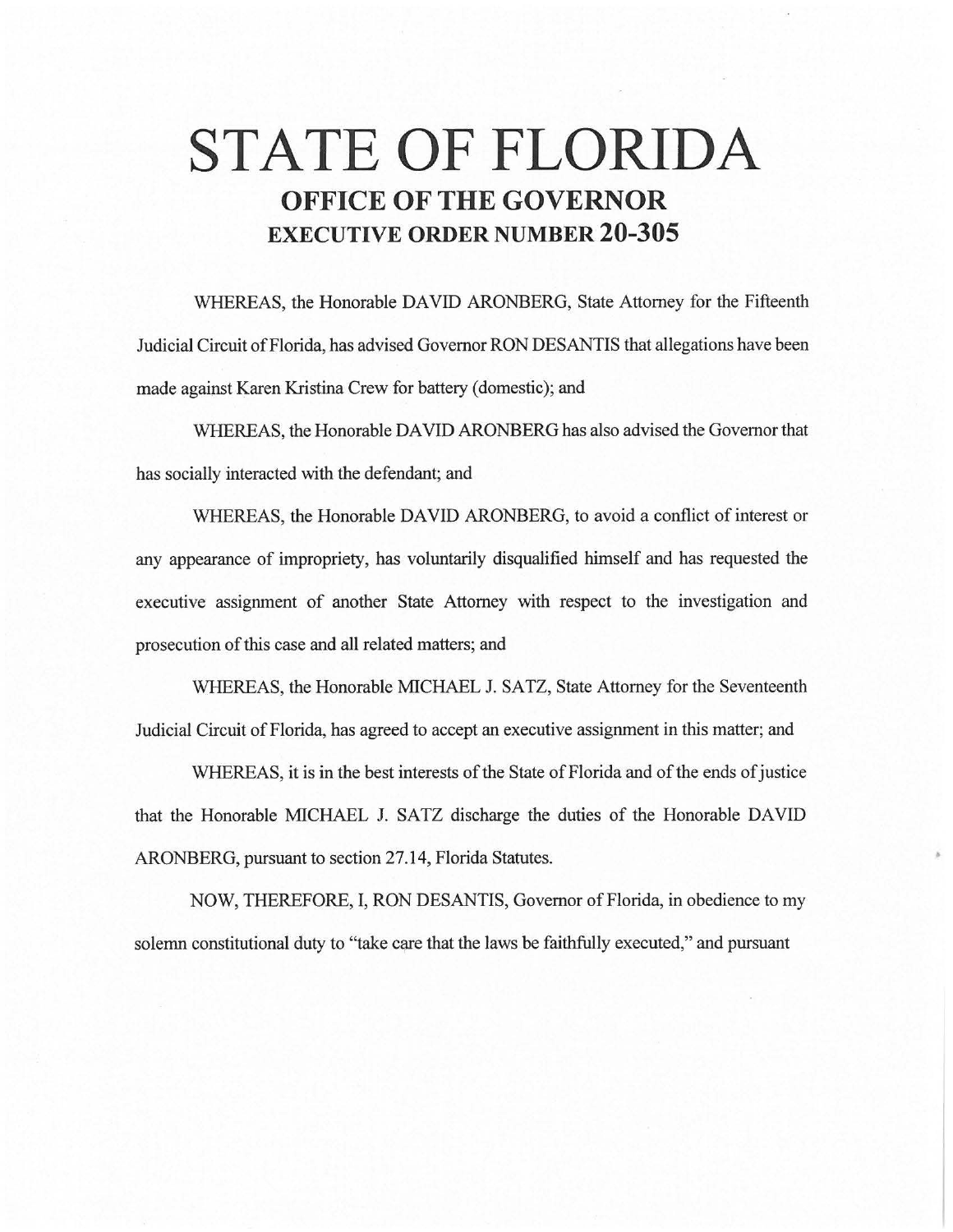to the Constitution and laws of the State of Florida, issue the following Executive Order, effective immediately:

### Section 1.

The Honorable MICHAEL J. SATZ, State Attorney for the Seventeenth Judicial Circuit of Florida, referred to as the "Assigned State Attorney," is assigned to discharge the duties of the Honorable DAVID ARONBERG, State Attorney for the Fifteenth Judicial Circuit of Florida, as they relate to the investigation, prosecution, and all matters related to Karen Kristina Crew.

### Section 2.

The Assigned State Attorney or one or more Assistant State Attorneys and Investigators, who have been designated by the Assigned State Attorney, shall proceed immediately to the Fifteenth Judicial Circuit of Florida, and are vested with the authority to perform the duties prescribed herein.

#### Section 3.

All residents of the Fifteenth Judicial Circuit are requested, and all public officials are directed, to cooperate and render whatever assistance is necessary to the Assigned State Attorney, so that justice may be served.

## Section 4.

The period of this Executive Assignment shall be for one (1) year, to and including December 8, 2021.